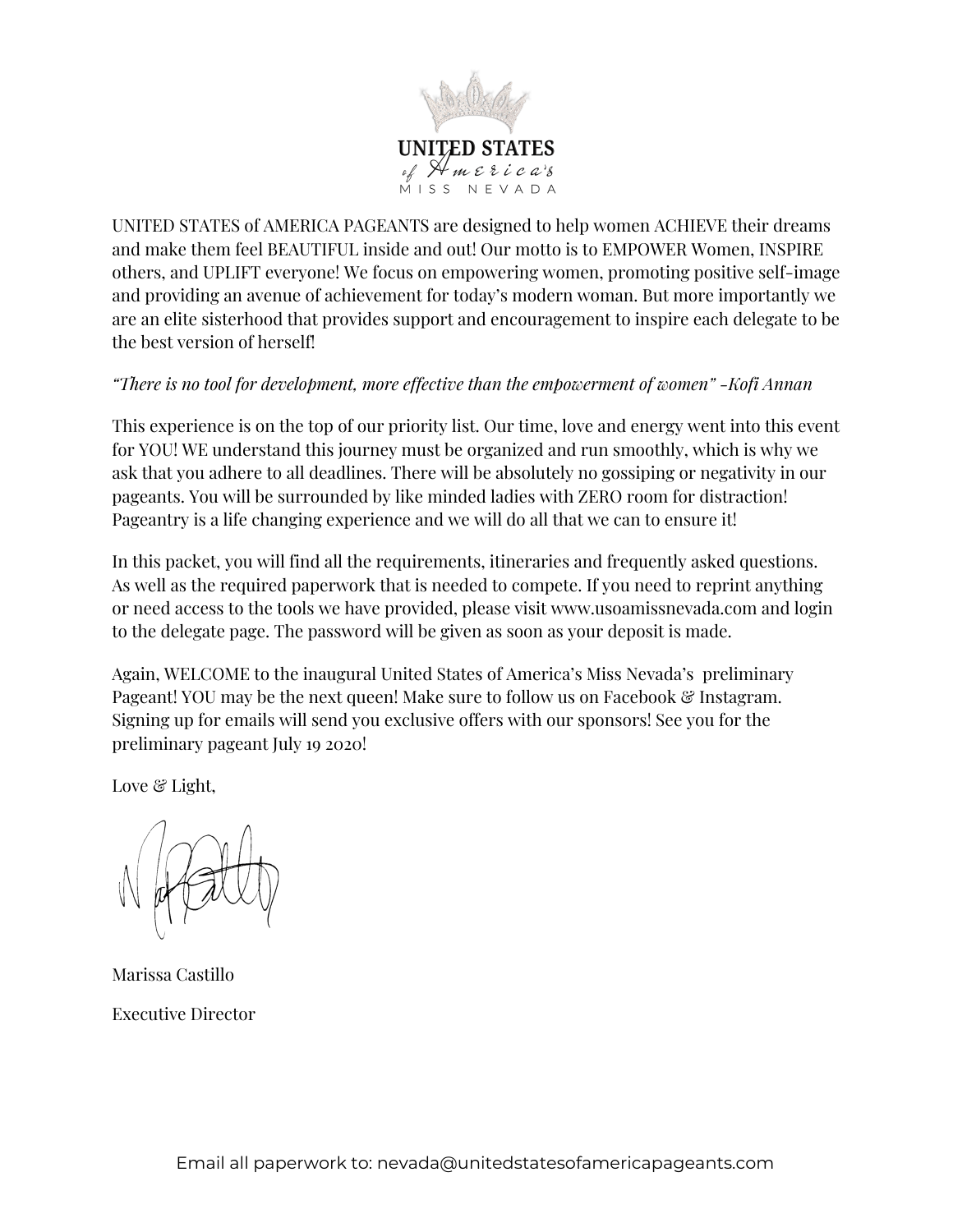

## **DELEGATE PACKET FOR USOA MISS NEVADA PRELIMINARY PAGEANTS**

AS OF JANUARY 1, 2021

### **Age Divisions**

Teen 13-17 Miss 18-28 (Includes divorcee) Ms. 29+ (single/with children/divorced) Mrs. 18+

- Is a U.S. citizen, naturalized or has been granted Permanent residency by the United States Is a resident, works, or goes to school in the state they are competing.
- Is a natural born female
- Has never posed nude in film or print media.
- Is single, not married  $\mathcal{C}$  has never given birth. (Excluding Ms.  $\mathcal{C}$  Mrs. Division)

To take all precautions and follow safety guidelines, we will be dividing the divisions into 2 or 3 separate events. This will allow each contestant to have ample space in the dressing areas as well as more than a few guests for each contestant to attend. There will be no more than 50 people present at each event. If you are experiencing any symptoms related to COVID-19, we ask that you or your guests stay home. Masks are suggested but not mandatory.

#### **Wardrobe Requirements**

**Opening Number**- Opening number dress will be a cocktail dress of your choice. It must be at least 80% white. The other 20% must be either silver, gold, rose gold, rhinestones or pearls. No other colors are allowed. You will need to provide and wear silver, clear or nude colored shoes.

**Interview Outfit**- You will need a nice dress or skirt suit, something that reflects your style and personality. Solid colors work best. (shoes of your choice) *Interview will take place at Victoria Claires Boutique July 19, 2020.* It will be followed by a short rehearsal then event. Times to be announced.

**Swimsuit-** You will have the choice to wear a one-piece, two-piece swimsuit or active wear. You will need clear or nude colored shoes. Wraps or sarongs are optional. NO THONGS will be allowed, and bottoms must provide adequate coverage. (Clear, Nude or Silver shoes. Bling ok) Teen contestants will be wearing active wear with white or black sneakers.

**Evening Gown**- You will need a floor length formal dress, any style, any color. The value of the gown will not be evaluated. (Your choice of shoe)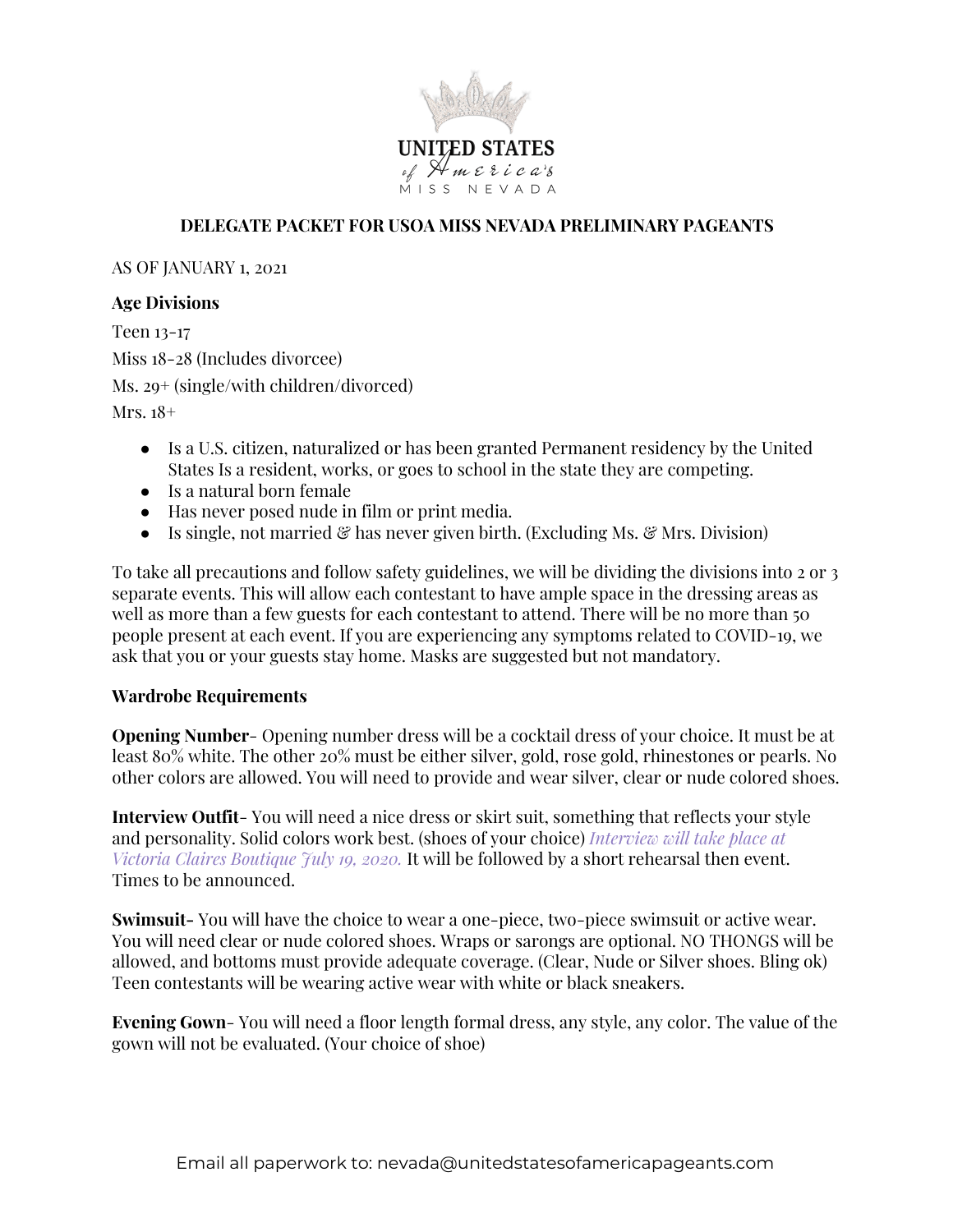

# **Areas of Competition**

## **Interview, Fitness, Evening Gown & Onstage Question**

Judging criteria: Knowledge, spontaneity, personality, vocabulary, voice, perception, selfexpression, personality, personal grooming, poise, posture, execution of movement and sense of values will be evaluated. All walking patterns will be released by July 1, 2020 or before. (The layout is a fashion runway style.)

*\*In the event of a tie, the delegate with the higher interview score shall prevail as the winner. Judge's decisions are FINAL!*

# **Entry Fee \$200**

Official entry to participate in the preliminary competition 1 event ticket Sponsor exclusive pricing Share of costs to produce pageant Swag bag valued at \$100+ & more TBA

## **Prizes**

Official entry to participate in the state competition (\$595 value) Official local title holder's embroidered sash (\$100 value) Official local title holder's rhinestone tiara (\$100 value) State competition opening number ensemble (\$50 value) Official Facebook & Instagram accounts Official email address

+ More

TOP SCORE in EACH division: Her entry will be **paid in full** to the state competition 2ND TOP SCORE in EACH division: She will earn **\$400 off** her entry to the state competition 3RD TOP SCORE in EACH division (If awarded): She will earn **\$300 off** her entry to the state competition

# **ALL FEES ARE NON-REFUNDABLE AND NON-TRANSFERRABLE All fees/paperwork are due 14 days prior to pageant**

All payments can be made online via paypal. Email: *director@misssilverstate.com* All checks are to be made payable to: DNA PRODUCTIONS Mail to: 7835 S. Rainbow Blvd 4-59 Las Vegas, NV 89139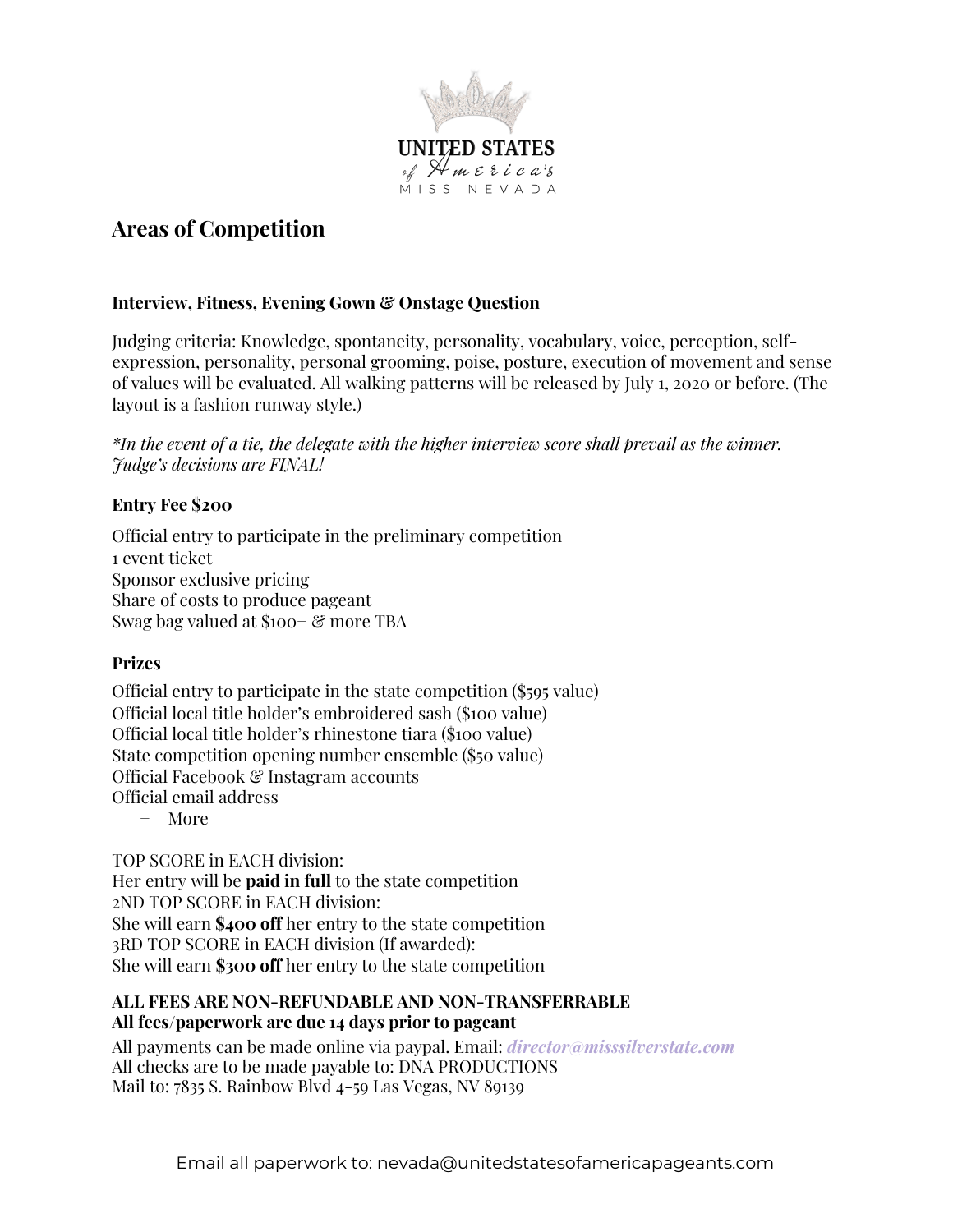

\$25.00 fee will be incurred for any returned checks

#### \*A late fee of \$50 will be incurred if all required payments and documents are not received by the *deadline.*

**Tickets -** Tickets will go on sale online July 1, 2020 for \$10. Tickets will not be sold at the door. It is a first come first serve basis with limited seating to 40 guests. You may purchase tickets on the website www.usoamissnevada. The pageant will be held on July 19, 2020 at Victoria Claires Boutique 4205 S. Grand Canyon Dr. Ste 7. Due to the Governor's directive, we will be taking all precautions and will have limited seating.

**Delegate Tab -** The tools that we provide can be found on the delegate tab. You will also be able to book hair, makeup, coaches, purchase photo packages, find the itinerary and download forms needed. Please visit www.usoamissnevada.com

In order to compete, you **MUST** complete the following:

- Step 1- Final registration process/\$100 Deposit (on pageant website)
- Signed Photo/Advertising Release & Delegate packet (on delegate tab)
- Credit card Authorization (Only used if in violation of contract or on delinquent accounts)
- Headshot, professional photo, NO sash or crowns
- Copy of driver's license or ID card & birth certificate
- Final divorce decree for any previously married Ms. contestants
- Mrs.- Copy of marriage license
- Judges Bio form- 5 hard copies, typed and three hole punched (due at registration)

Email to [nevada@unitedstatesofamericapageants.com](mailto:nevada@unitedstatesofamericapageants.com) LABEL SUBJECT: "NAME/PAPERWORK"

# **Code of Conduct**

● I will compete at the USOA preliminary pageant on July 19, 2020.

● If I take home a title, I will proudly represent my title and attend all required meetings and events. I will also compete at the USOA Miss Nevada pageant November 7 & 8, 2020.

- I will be punctual to all scheduled events.
- I understand that if I commit to attending an event that my attendance is required.

● If I cannot make it to an event due to sickness, I will notify my director and the contact person for the event no less than 4 hours prior.

Email all paperwork to: nevada@unitedstatesofamericapageants.com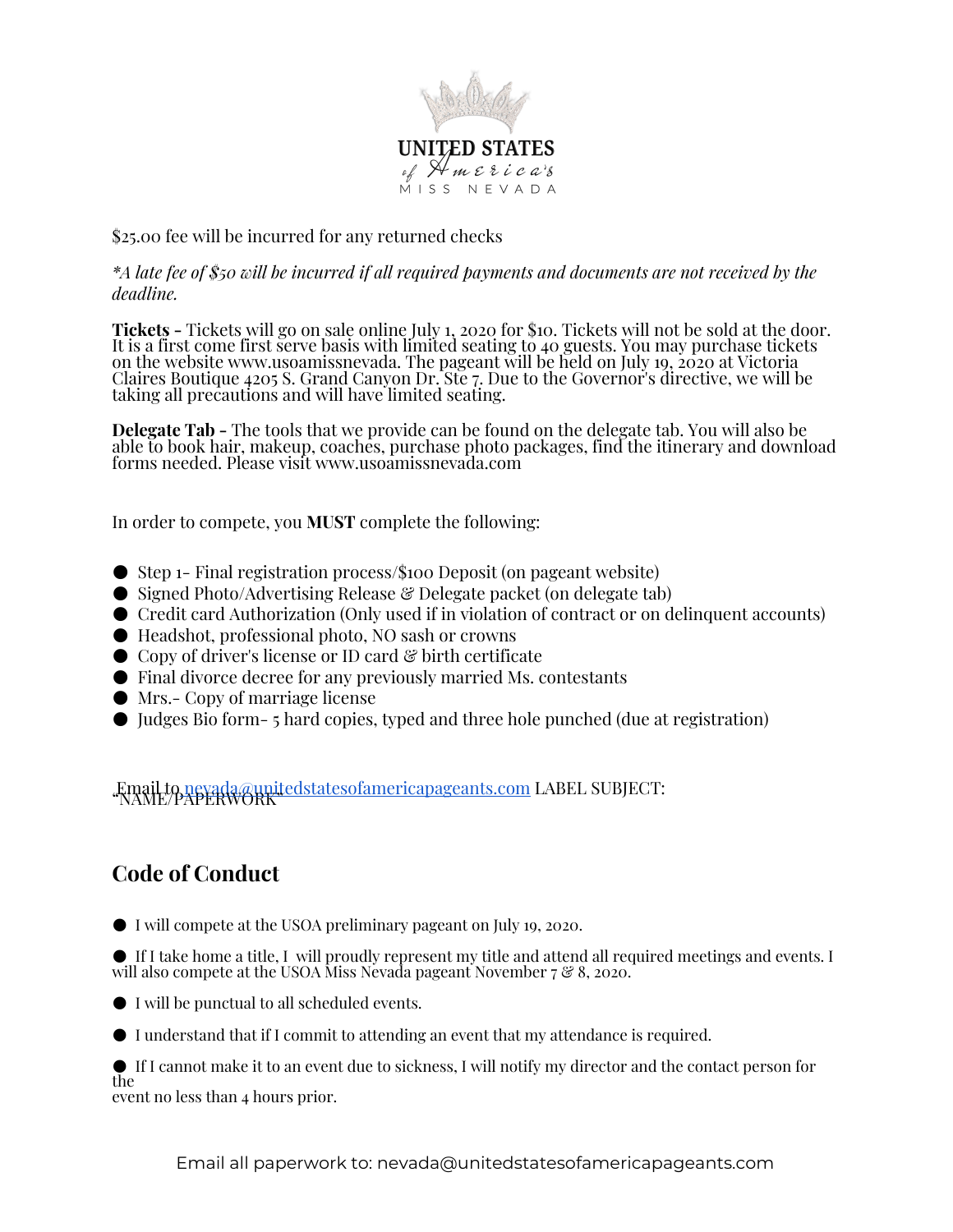

● I understand there is a dress code and will dress appropriately for all events.

● I understand that cell phones or any type of PDA device is strictly prohibited at all events.

● I will not smoke or consume alcohol at any pageant scheduled event or at any time while wearing my crown and/or banner or while representing the pageant.

● I will conduct myself at all times with dignity, grace and good manners whenever I am wearing my crown and/or banner.

● I will be respectful of physical property wherever I go as a representative of the pageant. Any destruction caused, even inadvertently, will be replaced at my expense.

● I understand that the words, actions and behaviors of myself, my friends and my family members deemed as rude or inappropriate to any sponsor or member of the Pageant staff could be grounds for the immediate forfeiture of my title

● I understand that rules of any venue will be honored by me and my guests.

● I agree that I will not become pregnant or married during my reign. (MS. & MRS EXEMPT)

● I have not/will not pose for nude for any print or video media or will become involved with any sexual materials.

● I understand that if I am convicted of a crime or felony or become incarcerated during my reign, my title will have been deemed to have been revoked fifteen minutes prior to the incident.

● I understand that any misconduct or misrepresentation of myself, the pageant staff, or my fellow titleholders, through any form, be it oral, written and/or by my actions will be grounds for forfeiture of my title without question.

#### ● **Social Media and Press**

● I understand my Facebook, Twitter, Instagram, personal website or any other public forum must be closely monitored. I understand that all material on these pages must be in good taste and show me as a role model.

● I understand that my pageant social media profiles are to be used exclusively to document my reign. Under NO circumstances will I use these platforms to sell personal belongings, or promote other businesses.

● I understand all official social media accounts are property of United States of America Pageants and will not change or alter password/layouts.

● I will not participate in any interview, photo session, press contact, or publicity of any kind unless a member of the pageant staff is present or has approved my participation. All finished work must be submitted to the state director within 24 hours upon completion and the director reserves the right to use such work at their discretion.

● I will make weekly posts on social media, such as Facebook, Twitter, Instagram, blog, etc. with pictures showcasing my appearances and life as queen.

● I will post all photos from each and every event I attend immediately to the pageants State Director's social media outlets.

● I will not post disparaging remarks before, during or after the state or national pageant on blog boards, chat boards, or any other social media, and I understand that in doing so, I may be subject to

Email all paperwork to: nevada@unitedstatesofamericapageants.com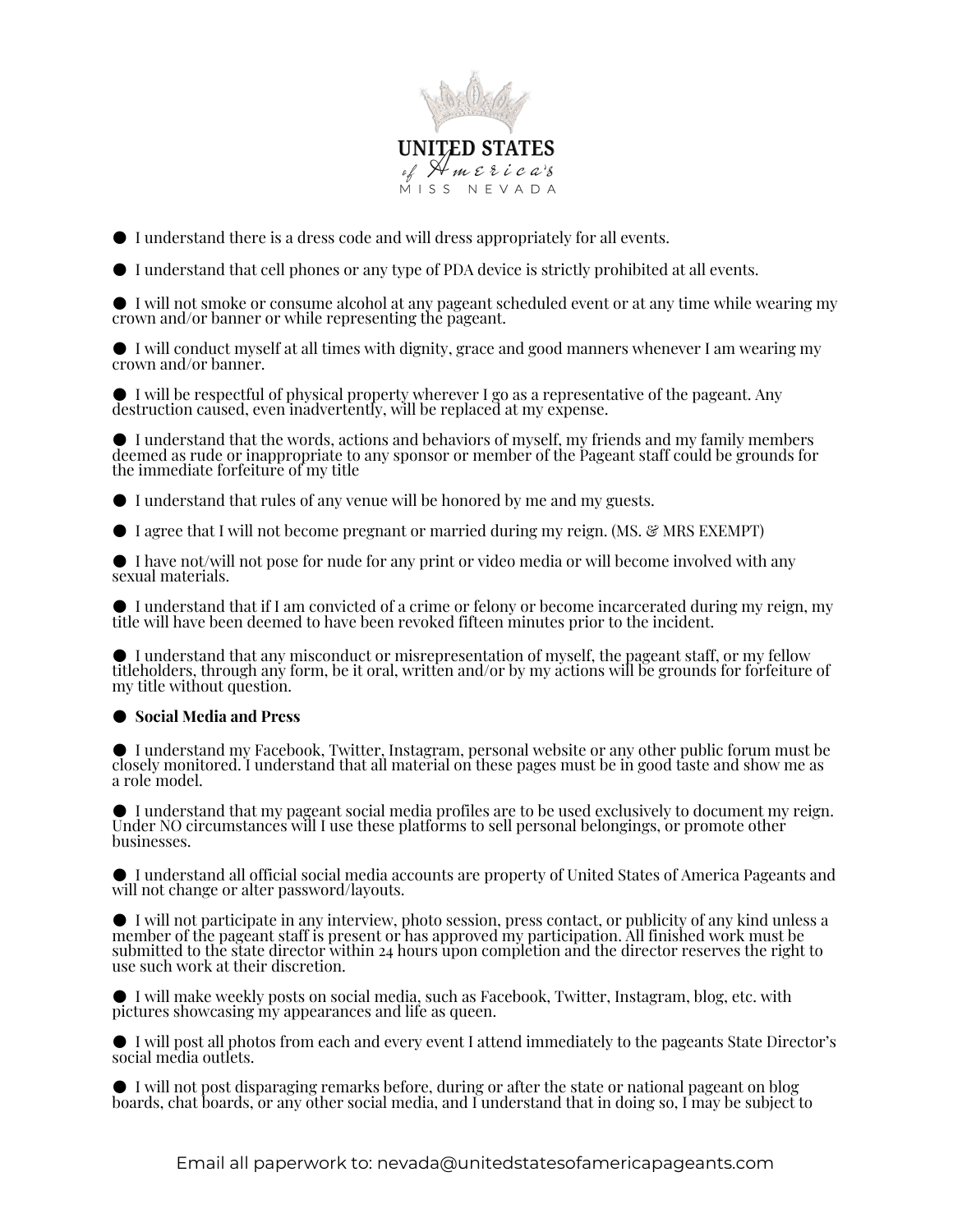

litigation and my card on file will be charged a \$1000 fine.

#### ● **Regulation Standards**

 $\bullet$  If I take a title at the preliminary pageant, I will not, during my reign, compete in any other pageant prior to the state pageant. If I am crowned the state winner, I will not compete in any other pageants during my reign.

● I agree to embrace and proudly promote the title, and will do so until I pass the title onto my successor

● I agree to treat my crown and banner with the utmost respect and I will not deface my banner in any way. This means, only one pin is worn on your banner at any time. No signatures or writing of any kind is allowed on your banner. No rhinestones or embellishment. I will personally be responsible for purchasing a replacement banner should mine become defaced, torn, dingy or deemed inappropriate by the State Director staff.

● I grant the UNITED STATES OF AMERICA PAGEANTS the right to use my name, image and/or performance for their own use in any manner as deemed necessary in the promotion of our system, without limitation.

● I understand I hereby waive any right to approve the finished photography or any copy that might be used in conjunction with the finished photograph/product.

● I agree to make at least one appearance a month during my reign.

 $\bullet$  It is my responsibility to contact the State Director(s) on a regular basis.

● I agree to respond to emails and phone calls from the State Director staff in a timely manner. Failure to do so could result in being omitted from events, publicity or press related to my title.

● I understand that I am responsible for planning a minimum of one event with my personal charity during my reign.

● All events that I have scheduled will be sent to the State Director(s) for prior approval.

● I understand it will be my responsibility to provide travel to and from events unless otherwise specified.

● I agree to attend the Competition and be on-time for events, a fully-engaged participant, and I understand that all judges' decisions are final.

● I understand that if crowned and I do not show up for the STATE and or National pageant event, I will be stripped of my crown and banner and must return those immediately, unless there is extenuating circumstances that are approved by the STATE office.

● I understand that all claims I make, either as a contestant or queen may be verified at any time by the

Pageant and failure to provide verification of claims on my part may result in forfeiture of my title.

● I understand that anything not specifically provided to me (autograph cards, photography, wardrobe,

etc.) by my local or state director or by the National office, is my responsibility to provide